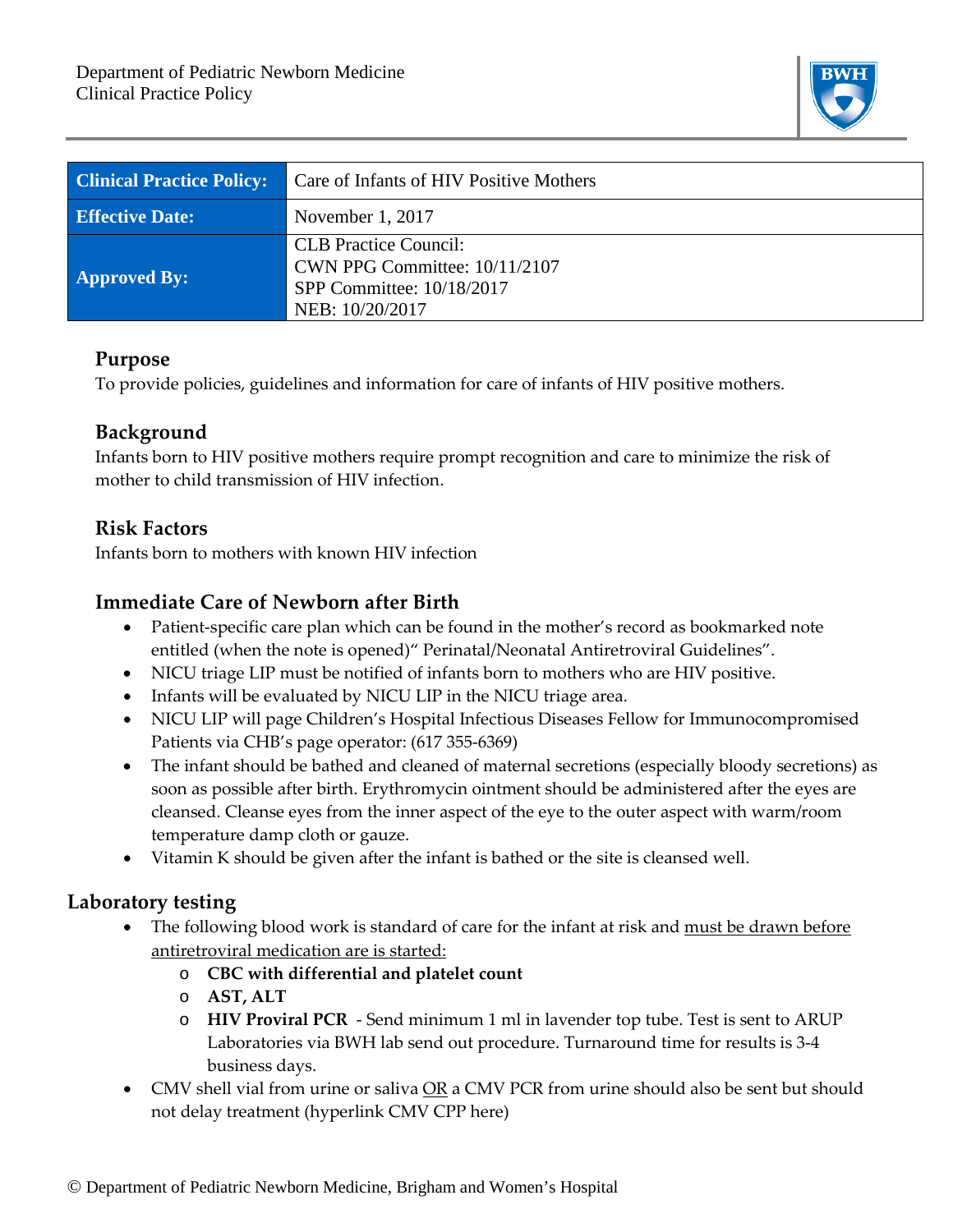

## **Antiretroviral Medications**

| Gestational age at birth<br>(weeks) | <b>Zidovudine Dose</b>                                           |
|-------------------------------------|------------------------------------------------------------------|
| < 30                                | 2 mg/kg/dose PO OR 1.5 mg/kg/dose IV q12h X 4 weeks,             |
|                                     | then 3 mg/kg/dose PO OR 2.3 mg/kg/dose IV q12h X 2 weeks         |
| $30 - 34$                           | 2 mg/kg/dose PO OR 1.5 mg/kg/dose IV q12h X 2 weeks,             |
|                                     | then 3 mg/kg/dose PO OR 2.3 mg/kg/dose IV q12h X 4 weeks         |
| $\geq$ 35                           | 4 mg/kg/dose PO q12h X 6 weeks OR 3 mg/kg/dose IV q12h X 6 weeks |

| Weight             | <b>Nevirapine Dose</b>  | Frequency of 3 dose regimen            |
|--------------------|-------------------------|----------------------------------------|
| $< 1.5 \text{ kg}$ | $2 \,\mathrm{mg/kg}$ PO | 1st dose: STAT after birth             |
| $1.5 - 2$ kg       | 8 mg PO                 | 2nd dose: 48 hours after first dose    |
| $>2$ kg            | $12 \,\mathrm{mg}$ PO   | Final dose: 96 hours after second dose |

- Complete BWH Neonatal Drug Administration Guidelines for zidovudine, nevirapine and lamivudine can be found at the following links:
	- **Zidovudine:** [http://www.bwhpikenotes.org/policies/departments/NICU/drug\\_admin/DAGs/Zidovudine.pdf](http://www.bwhpikenotes.org/policies/departments/NICU/drug_admin/DAGs/Zidovudine.pdf)
	- **Nevirapine:** [http://www.bwhpikenotes.org/policies/departments/NICU/drug\\_admin/DAGs/Nevirapine.pdf](http://www.bwhpikenotes.org/policies/departments/NICU/drug_admin/DAGs/Nevirapine.pdf)
	- **Lamivudine:** [http://www.bwhpikenotes.org/policies/departments/NICU/drug\\_admin/DAGs/Lamivudine.pdf](http://www.bwhpikenotes.org/policies/departments/NICU/drug_admin/DAGs/Lamivudine.pdf)
- Antiretroviral therapy should be ordered by the NICU LIP and started as soon as possible after birth, within 8 hours. and should be continued for the first 6 weeks of life.
- Please order antiretroviral medications as 'STAT' so medication preparation will be expedited and medications will be tubed to patient location.
- Once the medications are ready from pharmacy, they can be administered to the infant wherever the infant is (i.e. WBN or NICU)
- Parents/caregiver should be taught to administer neonatal medications.
- Initiate obtaining medications for outpatient administration ASAP and ensure parents obtain outpatient supply of medications before discharge:
	- Available from BWH outpatient pharmacy: Monday Friday, 9 AM 5:30 PM.
	- $\triangleright$  Please prescribe 2 week supply to be dispensed by BWH pharmacy and separate prescription for the balance of the 6 week supply to be filled at an outside pharmacy. Pharmacy will dispense one bulk bottle of oral solution (240 ml) and several oral syringes for medication administration.